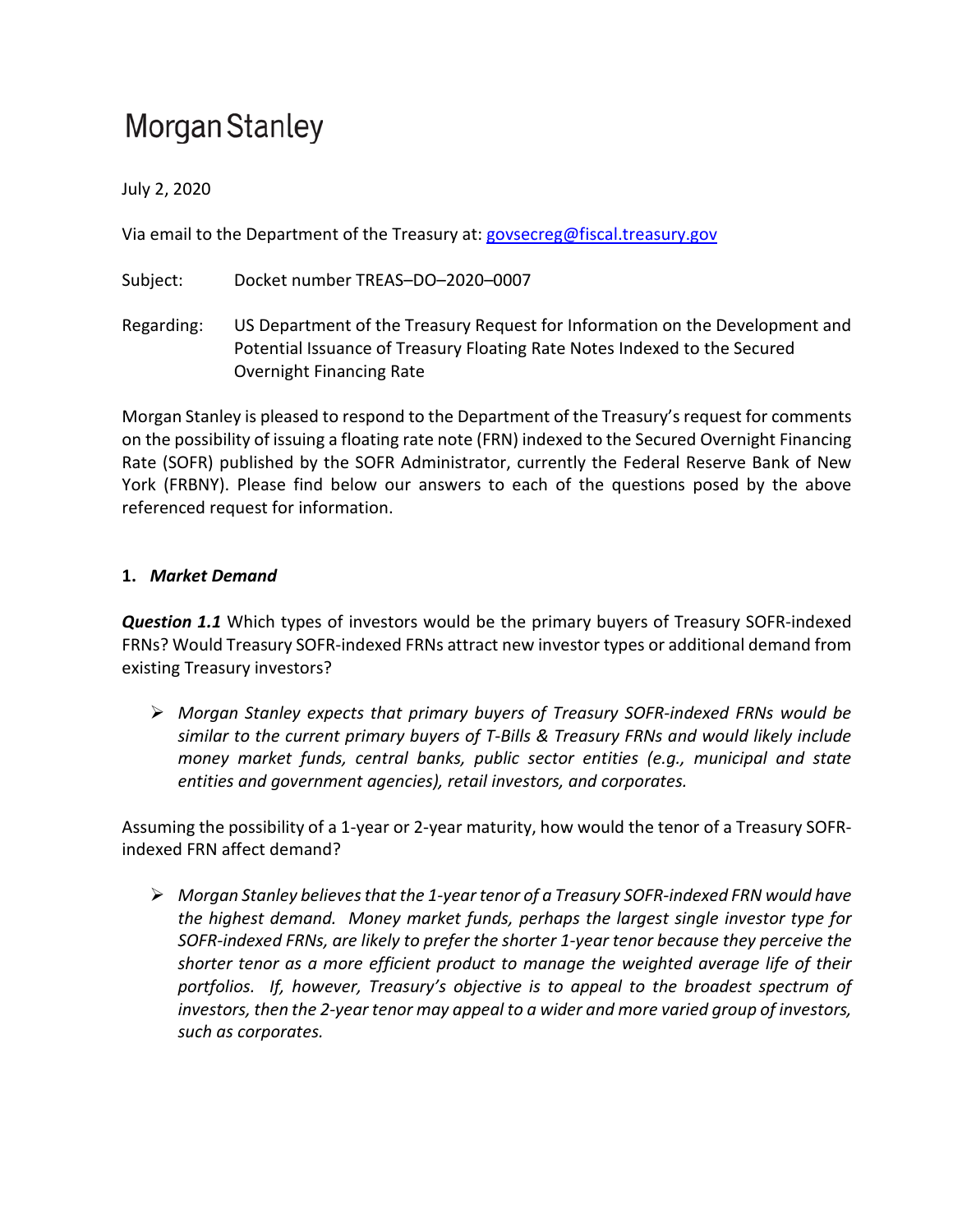*Question 1.2* Please estimate annual demand for Treasury SOFR-indexed FRNs. Would demand be greater for a shorter tenor? How would potential growth in issuance of SOFR-indexed FRNs by other issuers affect long-term demand for Treasury SOFR-indexed FRNs?

 *As noted in 1.1 above, Morgan Stanley anticipates that money market funds would likely be the largest single investor type for SOFR-indexed FRNs and that they would likely prefer the shorter tenor to better manage the weighted average life of their portfolios. Morgan Stanley also believes that increased volumes of SOFR issuance by other debt issuers (that is, other than the Treasury) would likely serve to further broaden the investor base that is interested and capable of investing in Treasury SOFR-indexed FRNs.* 

### **2.** *Pricing and Liquidity*

*Question 2.1* Would introducing a Treasury SOFR-indexed FRN help Treasury finance the government at the lowest cost over time? Why or why not?

 *Morgan Stanley is of the view that SOFR-indexed FRNs are likely to have stronger demand than 2yr T-bill FRNs and that such Treasury SOFR-indexed FRNs may lower Treasury costs over time. SOFR-indexed FRNs would also diversify the options for investors seeking short term interest rate products thereby reducing government costs over time. When evaluating FRNs on a forward looking basis, Morgan Stanley believes that SOFR-Indexed FRNS would be an attractive investment for investors due to its shorter weighted average maturity, which would most likely make the SOFR FRN the most in demand US Treasury floating rate security, decreasing the costs to finance the government. Tbills will likely remain the most liquid fixed or floating rate US Treasury product due to their simplicity and large investor base, and would probably remain the cheapest financing option for the government.* 

*Question 2.2* How would you expect a Treasury SOFR-indexed security to price relative to a comparable maturity 13-week T-bill FRN security? How would this pricing vary across the economic cycle and interest rate environments? Please provide pricing estimates.

 *Morgan Stanley believes that the SOFR-indexed FRN will trade at a premium to the 13 week FRN due to the shorter weighted average maturity. We anticipate that the SOFR indexed security would trade at a premium in economic cycles where the U.S. interest rate curve is upward sloping. Moreover, given the potential for volatility in the repurchase agreement market within the current low rate/flat yield curve environment, Morgan Stanley believes that SOFR FRNs may ultimately have more demand than the current FRNs.*

*Question 2.3* SOFR has risen significantly for certain short time periods, such as around some ends of months, quarters, and years. To what extent would such patterns, if they continue, affect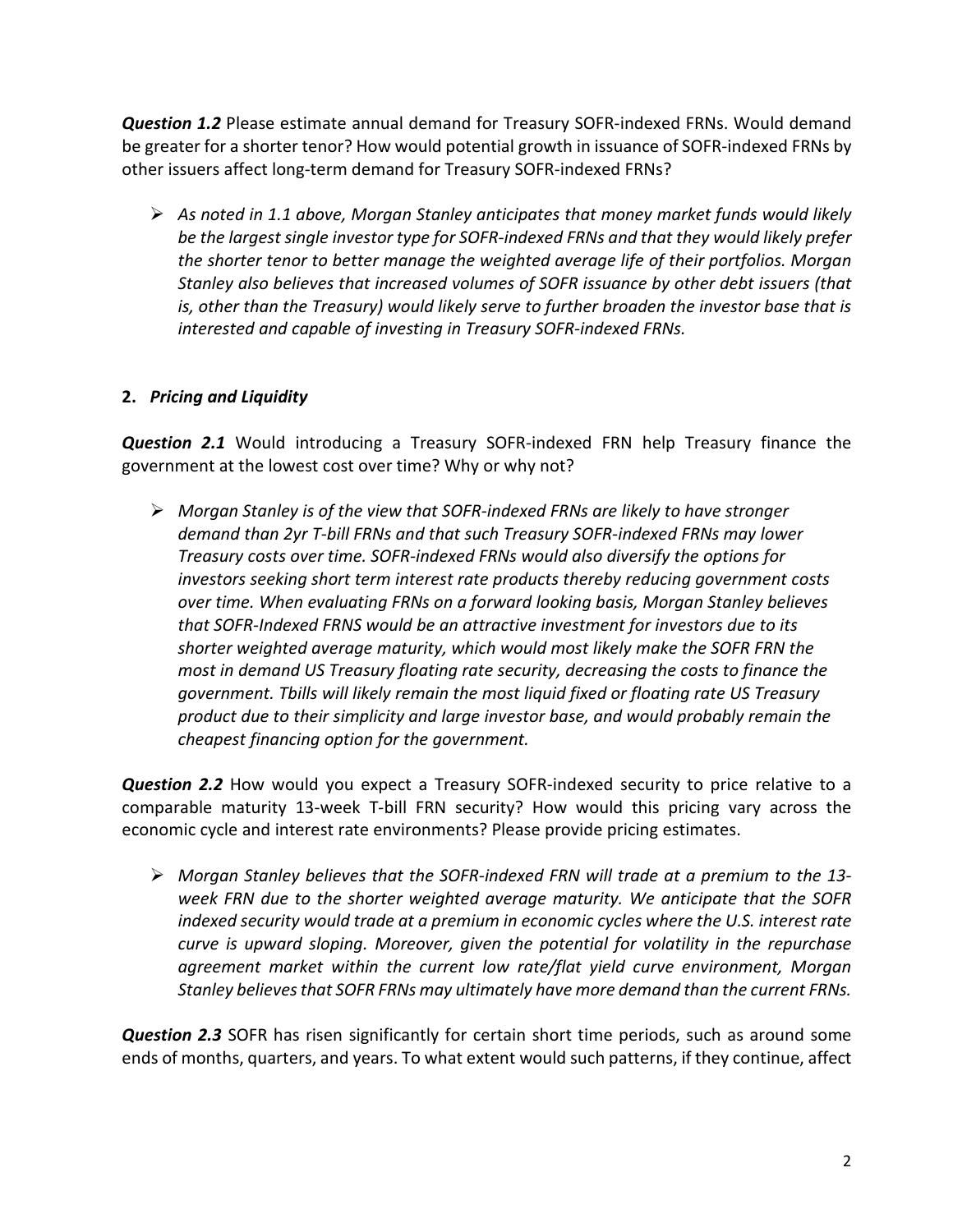the interest cost for Treasury on a SOFR-indexed FRN, the interest payments of which would be based on a SOFR averaged or compounded rate over a longer interest accrual period? To what extent would investors be willing to bid lower discount margins at auctions for Treasury SOFRindexed FRNs in expectation of such patterns continuing? Please elaborate.

 *Recently, volatility has been muted in short term interest rates, thus Morgan Stanley does not foresee a large impact to pricing if this trend continues. If investors expect continued periods of volatility, it is likely that they will pay a premium to realize the additional yield. Please see response to 2.4 for a discussion of our expectations during periods of volatility.*

*Question 2.4* During the global financial crisis, repurchase agreement rates were persistently higher than Treasury bill rates. More recently, during the COVID–19 outbreak, liquidity in Treasury and other markets (including repurchase agreement markets) exhibited signs of stress. How would potential future periods of market stress affect SOFR? In a potential future period of market stress, how might interest costs for Treasury differ between a Treasury SOFR-indexed FRN and the 13-week Tbill FRN? Please elaborate.

 *Morgan Stanley expects SOFR-indexed FRNs to perform well during periods of volatility because investors would seek exposure to price movements, while 13 week T-bill FRNs would likely be less sensitive to such volatility. During such periods, the added ability to incorporate yield due to funding increases may also attract additional investors to Treasury SOFR-indexed FRNs. We anticipate that the incremental expense to Treasury related to these products during periods of market stress would likely be negligible because the additional interest expense should be mitigated by increased demand as investors seek exposure to the aforementioned funding volatility.*

*Question 2.5* How liquid would Treasury SOFR-indexed FRNs be in secondary markets? Please compare the expected liquidity of Treasury SOFR-indexed FRNs to Treasury bills, the existing 13 week T-bill FRN, and off-the-run short dated coupons.

 *Over time Morgan Stanley expects SOFR-indexed FRNs to have increased liquidity vis a vis the 13 week T-bill FRNs and the off–the-run short-dated coupons. T-bills, however, will likely remain the most liquid product available to Treasury. Morgan Stanley does not anticipate secondary market liquidity issues with respect to SOFR-indexed FRNs.* 

### **3.** *Security Structure*

*Question 3.1* What are the primary considerations Treasury should evaluate when structuring a Treasury SOFR-indexed FRN? How would different potential security structures affect investment decisions by market participants, including with respect to activity in derivatives markets?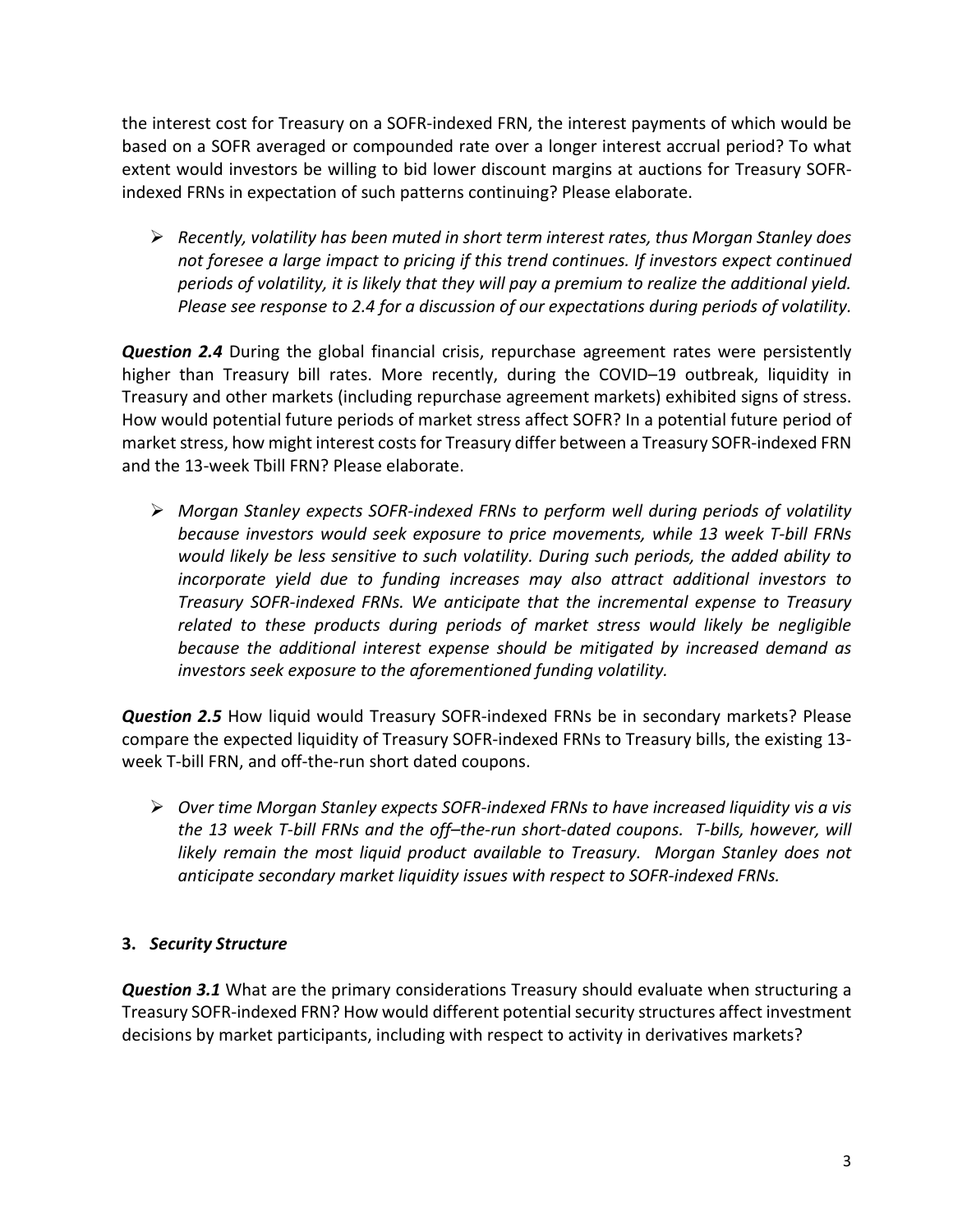*Morgan Stanley believes that markets will generally benefit most from an issuance structure that closely mirrors the derivatives market.* 

*Question 3.2* Some previously gathered feedback has suggested a 1-year final maturity for original issuance of a Treasury SOFR-indexed FRN. Is this maturity or another maturity preferable for a Treasury SOFR-indexed FRN? Please elaborate.

 *Consistent with our feedback set forth above, Morgan Stanley believes that an initial issuance of a 1-year maturity would appeal to the largest single component group of the investor pool, which is money market funds as they seek to manage the weighted average life of their portfolios.*

*Question 3.3* Is a quarterly issuance frequency with two reopenings appropriate for a Treasury SOFR-indexed FRN, similar to the existing 13-week T-bill FRN? What factors should Treasury consider in making this decision?

 *Morgan Stanley believes that the quarterly issue with two reopenings is appropriate but Treasury should ensure that the initial single issue is large enough to sustain liquidity. Past experience suggests that if the initial offer is not large enough it will have difficulty sustaining liquidity.*

*Question 3.4* When during the month should Treasury auction SOFR-indexed FRNs? When should auctions settle?

 *Morgan Stanley does not believe that auction timing or settlement would have a material impact on demand for SOFR-indexed FRNs, provided that auction timing and settlement should not occur at month end. Morgan Stanley would encourage avoiding month end settlements since money market fund liquidity may be impaired during month end periods thereby potentially reducing demand.* 

*Question 3.5* Should interest on Treasury SOFR-indexed FRNs be calculated based on a simple average or a compounded average of SOFR? Should Treasury consider indexing the security to an average rate based on SOFR, such as those recently published by FRBNY as administrator for SOFR? If so, what would be the optimal averaging period for a SOFR-indexed FRN?

 *Morgan Stanley believes the SOFR indexed FRN should be structured with an interest calculation compounded in arrears, in order to align with the derivatives market and facilitate hedging by market participants of their SOFR-indexed FRNs. Ideally, for consistency, the compounded in arrears SOFR used should correspond with the SOFR compounding definition set forth in ISDA's 2006 Definitions. . If a simple average calculation methodology is, instead, utilized by Treasury, Morgan Stanley believes that*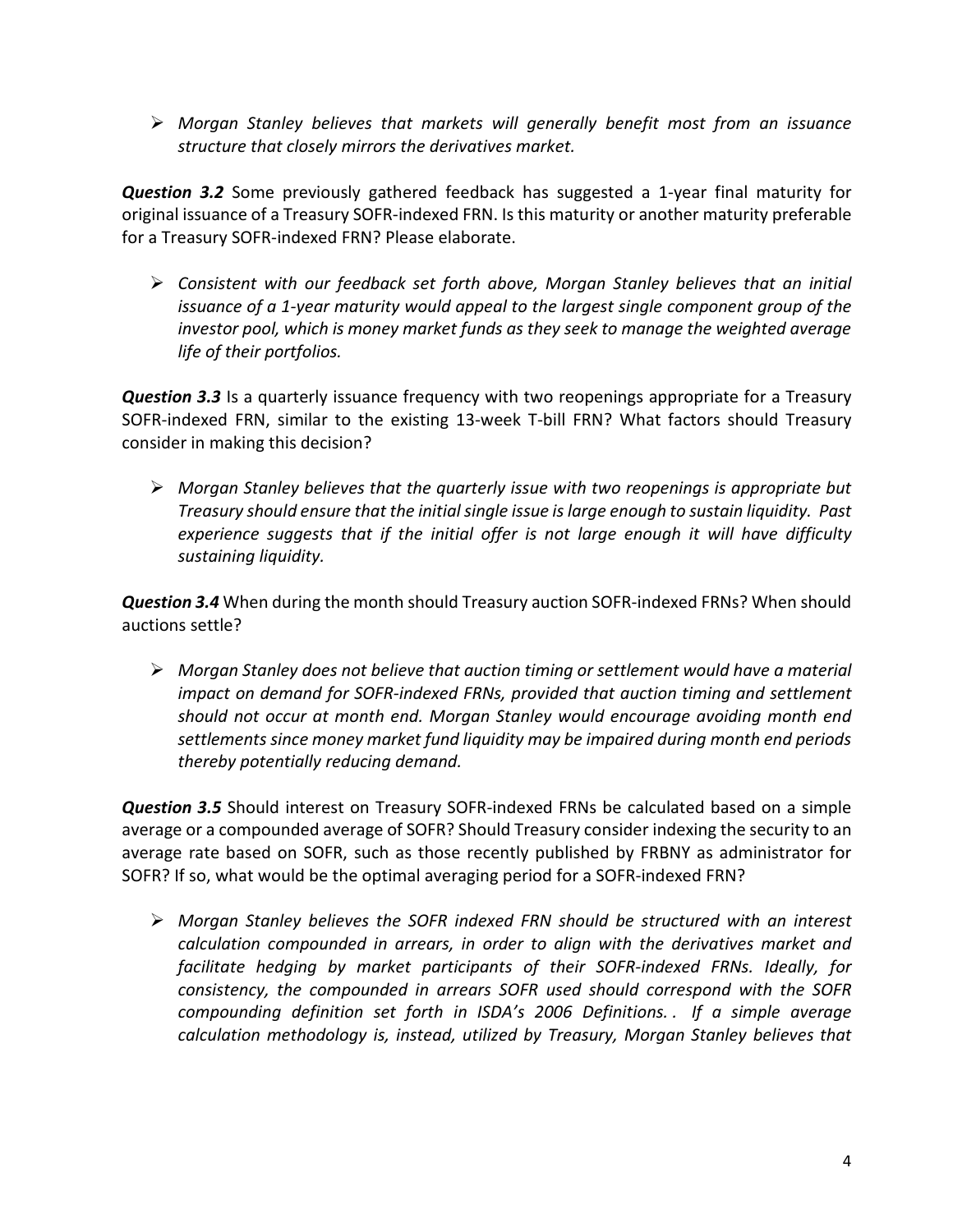*such approach would have take-up in the market, but please see 3.8 below for discussion of matters that Treasury may want to consider.*

*Question 3.6* What coupon frequency should be used for a Treasury SOFR-indexed FRN? Note that the existing 13-week Tbill FRN pays coupons quarterly. Would a semi-annual, or other coupon frequency be preferred? When during the month should coupon and principal payments be made?

 *Morgan Stanley believesthat SOFR-indexed FRNs should have quarterly coupon payments and principal payment at maturity, similar to Agency FRNs and the current 13 week T-bill FRNs.*

*Question 3.7* Should the index rate for a Treasury SOFR-indexed FRN reset daily, weekly, or at some other frequency?

 *To ensure that SOFR-indexed FRNs appeal to the broadest spectrum of investors, Morgan Stanley believes that the index rate should reset daily. Morgan Stanley believes this reset frequency is preferable because it is the simplest to employ and will operationally allow for the broadest possible investor base.*

*Question 3.8* Should a Treasury SOFR-indexed FRN incorporate a lockout (*i.e.,* last *k* rates for an interest period set at SOFR *k* days before the period ends), a lookback or ''lag'' (*i.e.,* for every day in the interest period, use SOFR from *k* days earlier), or a payment delay (*i.e.,* coupon and principal payments made *k* days after the end of the interest period) in its structure? 8 If so, what values would be appropriate for each attribute? Please explain relevant considerations for these features.

- *Morgan Stanley believes the SOFR indexed FRN should be structured to pay interest quarterly, have a daily index rate reset and an interest calculation that is compounded in arrears. With respect to interest periods other than the last one, Morgan Stanley suggests a 2 day payment delay. With respect to the final interest period, Morgan Stanley would propose using a 1 day lockout approach. This 1 day lockout would utilize the SOFR rate from 2 days prior to the payment date for the interest calculations associated with final 2*  days of the final interest period. This would allow the final interest amount and principal *to be paid at contractual maturity/on the call date without delay.*
- *Morgan Stanley has utilized the above structure in respect of its SOFR FRN issuances but acknowledges that the "lockout" methodology may present operational complexities for some investors. Utilizing a simple average, rather than a compounded in arrears calculation, may be less operationally demanding and therefore more feasible for certain investors. As noted in 3.5 above, if a simplified interest calculation methodology is*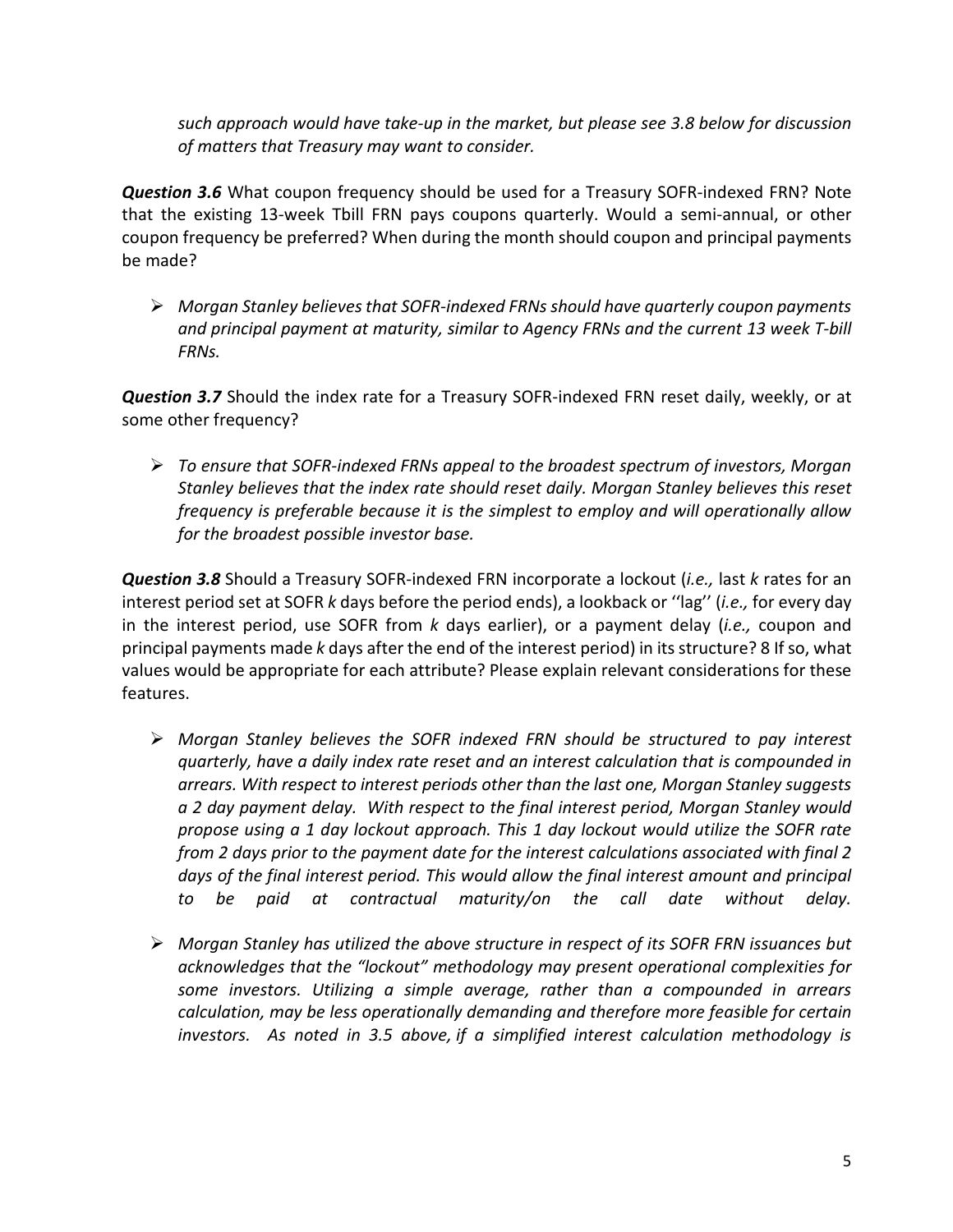*selected by the Treasury, Morgan Stanley believes that there would be market demand for such approach.*

*Question 3.9* In light of FRBNY's data contingency procedures for the publication of SOFR, what contingency measures should Treasury consider incorporating into the terms of a SOFR-indexed FRN if SOFR, or an average rate based on SOFR, is temporarily unavailable or revised?

 *If the SOFR rate is temporarily unavailable, Morgan Stanley believes Treasury should adopt a contingency that utilizesthe SOFR rate as of the last U.S. Government Securities Business Day for which such rate was published on the New York Federal Reserve's website. Morgan Stanley supports use of the fallbacks to SOFR set forth in the Floating Rate Note LIBOR fallback language published by the Alternative Reference Rates Committee in circumstances where a Benchmark Transition Event has occurred (as defined therein).*

### **4.** *Existing 13-Week T-Bill FRN*

*Question 4.1* If Treasury decides to issue SOFR-indexed FRNs, what, if any, changes should Treasury make to the existing 13-week T-bill FRN issuance program?

 *Morgan Stanley believes that SOFR-indexed FRNs and the existing 13-week T-bill FRNs can initially be issued in parallel but that the SOFR-indexed FRN will likely have higher demand over the long term.* 

*Question 4.2* Should the Treasury issue FRNs indexed to both indices, or should Treasury consolidate FRN issuance on a single index?

 *Morgan Stanley is of the view that, in the short term, it is possible to use multiple indices in the issuance of FRNs but, in the long term, SOFR will likely have more demand.* 

*Question 4.3* If there is not sufficient demand for both Treasury FRNs to coexist, which index would generate the greater long-term demand and better meet Treasury's issuance objectives? Please elaborate.

*Please see our response to 4.2.* 

*Question 4.4* Should Treasury consider issuing 13-week T-bill FRNs with a 1-year final maturity? How should the decision regarding issuance of Treasury SOFR-indexed FRNs affect this possibility?

 *Morgan Stanley believes it would be most effective to focus on SOFR-indexed FRNs in the 1 year tenor, as they would be the most appealing to a majority of active investors and*